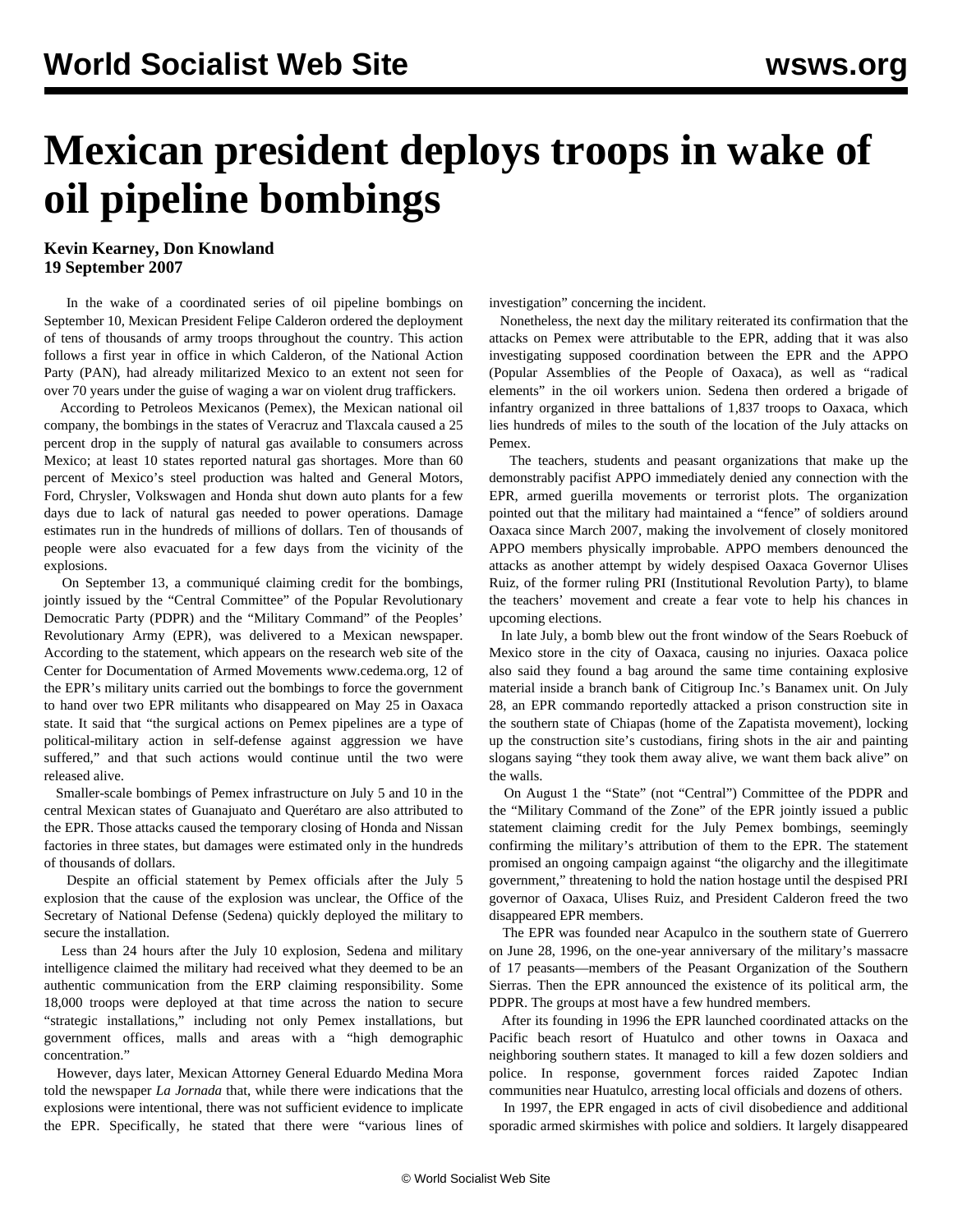after June 1998, when army troops killed 11 peasants who were attending lectures given by an EPR faction. Some EPR members appeared publicly in Oaxaca last year during the military repression carried out against striking teachers and students. But even as the Mexican Army murdered and disappeared dozens of innocent protesters, the EPR did not initiate acts of violence.

 The PDPR-EPR maintain a web site containing many lengthy documents. It describes its strategic line as promoting a "prolonged popular war" in Mexico with the aim of forming a "government of workers and peasants," which it equates with the dictatorship of the proletariat and "construction of socialism in the conditions of México and with its particularities." It further states that it aims to reclaim "Marxism-Leninism as the theoretical arm of the exploited peoples."

 Francisco Cerezo is the head of the EPR. According to the Mexican military, Cerezo is really Tiburcio Cruz Sanchez, known as "The Professor," and comes from a family of guerrillas from Oaxaca state that has been active since the 1970s. His wife allegedly comes from yet another Oaxacan family whose guerrilla activities go back to the 1970s.

 Three of Sanchez's sons were accused of bombing banks in 2001. Two of them remain in jail. Human rights activists claim they are innocent. Members of the Sanchez family deny any involvement at all with the EPR. They accuse the government of inventing charges against the imprisoned brothers and of harassing family members still free.

 The EPR communiqués identify the two disappeared EPR members the bombings are designed to free as Edmundo Reyes Amaya and Gabriel Alberto Cruz Sanchez. The government also says that Cruz Sanchez, who has been in hiding and using aliases for 25 years, is the brother of the EPR's leader. The military denies it seized the two men. It suggests they were killed in a feud between rebel leaders.

 Mexican political circles have been debating for months now whether the EPR has the inclination or means to carry out the Pemex bombings.

 Carlos Navarrete, Senate leader of the opposition Democratic Revolutionary Party (PRD), immediately declared the July attacks on Pemex to be a hoax perpetrated by Calderon in order to create a "smoke screen" to cover up his connections to suspected drug trafficker Zhenli Ye Gon.

 In late June, Mexico's attorney general accused Chinese national Ye Gon of illegally importing 92 tons of pseudoephedrine: a chemical commonly used to produce methamphetamine. When police searched his Mexico City residence, they found \$205 million, 18 million Mexican pesos and €200,000. Ye Gon told authorities that the PAN had given him the money for safe-keeping in 2006. He said Calderon's current labor secretary, Javier Lozano, told him to "cooperate or we'll cut your head off."

 Ye Gon evaded Mexican authorities by fleeing to the US, where he was eventually arrested. His attorneys argue that the money was part of a slush fund PAN had amassed in 2006, which had to be hidden once an independent panel was formed to investigate questionable fundraising in the disputed presidential election.

 After the July attacks, the journal *Cronica* pointed out that the EPR did not have the economic or technical capacity to carry out such professionally coordinated attacks. A specialist in military studies and national security in Mexico and Latin America, José Luis Piñeiyro, told the journal that the EPR lacked the social base necessary to carry out terrorist plots in Guanajuato and Querétaro.

 It is in fact widely acknowledged that the EPR in the past limited its activity to the southern, largely agricultural states of Guerrero, Oaxaca and Chiapas. Those states are several hundred miles from the more industrial states of Guanajuato and Querétaro, which are north of Mexico City. In fact, Guanajato and Querétaro—both governed by Calderon's PAN—are not known for any popular social movements, much less guerilla groups.

The major Mekican CiDiario daily opined nationalist movement the EPR would never sabotage the economic infrastructure of the state, saying, "It has never attacked businesses and since 1997, its actions are virtually unknown."

 An article that appeared in Mexico City's *El Universal* lists several aspects of the attacks that are totally unprecedented in the short history of the EPR, including the fact that the Pemex attacks were not carried out by means of simple, homemade explosive devices, with which the EPR is historically associated, but rather with powerful chemical explosives, implying military expertise. In another article, *El Universal* quoted a highranking military official as saying that it would be impossible to gain access on the black market to the explosives used in the attacks.

 One might add that if the government in fact seized two well-connected members of the EPR in May, including the brother of the leader of the EPR, that the government thereby obtained access to information about the internal workings of the group. That would provide not only the means to shut down the EPR's activities, but also to encourage the unprecedented wave of bombings now attributed to it.

 In a column in *El Universal* on September 14, Jorge Luis Sierra, a national security consultant, queried, "How can you explain that from one day to the next the EPR reappears with an efficient, coordinated and surprise operation?" "No hypothesis should be discarded," he concluded. Hypotheses widely circulated so far in Mexico have included that the bombings may be the work of the government, of right-wing groups, of drug traffickers or of US spy agencies.

 If, however, the attacks on Pemex are indeed the work of the EPR, they are politically bankrupt and reactionary acts that can only serve to sabotage the struggles of Mexican workers and oppressed peasants. The attacks already have been used as a pretext for expanding and strengthening the military presence throughout the country. They will increasingly be used to criminalize political dissent and organized labor and justify full-scale military assault on both, if need be.

 The locus of the attacks has considerable significance. Pemex is the world's third-largest oil company in terms of crude production, according to Bloomberg. Its Cantarell oilfield is the second largest in the world in terms of production.

 Pemex represents the last and most prized vestige of the nationalizations carried out by President Lazaro Cardenas in the late 1930s. In 1935, Mexican oil workers—supported by railroad, electrical and mining unions—struck for better wages. Cardenas oriented himself to popular hostility against foreign oil companies and supported the demands of the workers. On March 18, 1938, he announced the expropriation of 17 foreign oil companies. This act was one of the crowning achievements of Mexico's bourgeois revolution, solidifying the economic position of its national bourgeoisie while subordinating workers to the government.

 By the time Miguel de la Madrid became president (1982-1988), the Mexican government had re-privatized nearly 85 percent of the industries previously acquired, including government-owned banks. Yet Pemex, which currently provides the Mexican government with nearly two thirds of its income, has avoided privatization, primarily due to fear of a popular backlash. But Calderon, former energy secretary under his predecessor, President Vicente Fox, has made the loudest noises thus far in that direction.

 The US government in fact backed Calderon in substantial part in the hope that he would open Pemex up to foreign investment. That would provide US-based transnationals with new sources of profit and the US with further strategic control over world energy resources.

 Manuel Bartlett Diaz, a PRI senator from 2000 to 2006, and ex-governor of Puebla state, recently told *La Jornada* that he attributed the constant media effort to convince the public of an imminent energy crisis in Mexico to Calderon, the PAN and a substantial section of his own PRI party. He said Calderon began to work on the privatization of Pemex as a